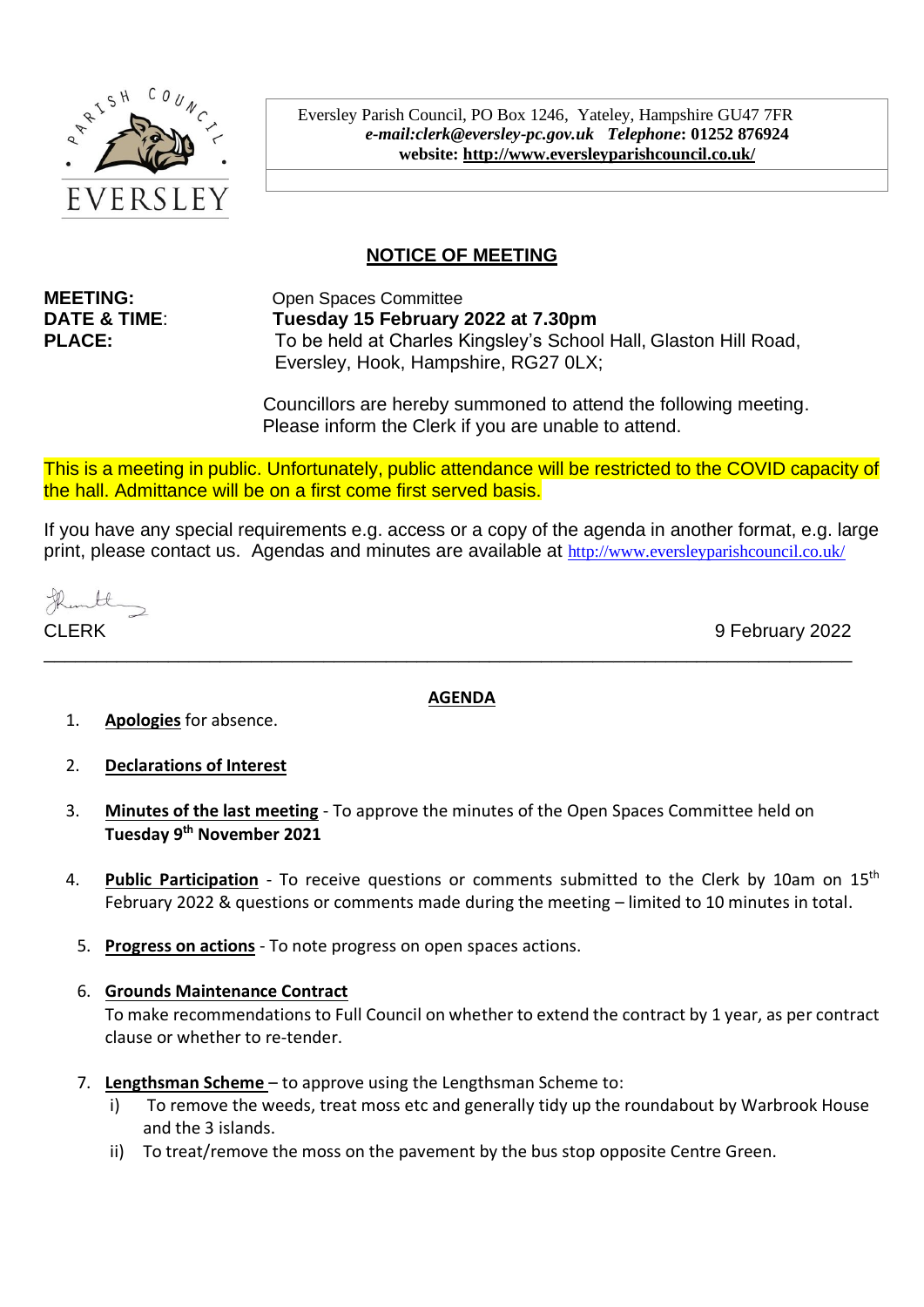## 8. **Bin by the Kingsley**

- i) To decide whether to replace or remove the bin opposite Kingsley Road;
- ii) Subject to i) to approve the cost to replace and/or remove.

## 9. **Cross Green**

- i) To receive an update on the action plan,
- ii) To decide any necessary actions from the plan and to approve any costs.
- iii) To approve the cost of £1,885.00 plus VAT to clear all the overgrown brambles etc from around the pond plus clearing a line up to the tree line.
- iv) Jubilee Oak To decide a budget for a Jubilee Oak, planting and plaque and how much to apply to HDC for a grant.
- v) Village sign to approve to reimburse the cost of materials (labour free of charge).

## 10. **Trees, hedges, verges and ditches**

- i) To approve the cost of £395+VAT to cut back the section of hedge that has not been cut back opposite Grensell Close junction.
- ii) To decide where to plant the 30 tree saplings
- iii) To note the emergency cost to fell a fallen and a leaning tree at Lower Common.
- iv) To note the emergency cost of £45+VAT to replace the dragon's teeth hit by a motorist.
- v) To report any other issues.
- 11. **Fly-Tipping** To report any new areas.

## 12. **Public Rights of Way**

- To report footpaths or rights of way in need of attention to the appropriate body (HCC or landowner)
- Rights of way Booklet to provide an update on the project.

## 13. **Annual Play Area Inspections Annual Play Area Inspection**

- a) To review the Annual Inspections
- b) To decide an order of priorities for repair work and approve costs or make recommendations to Full Council.
- 14. **Play Area Inspections** To review the visual inspections and to decide any further actions or make recommendations to Full Council.

## 15. **Planning**

i) Planning Applications - To decide a consultee response on the Planning Applications listed below.

| <b>LOCATION</b><br><b>DETAILS</b><br><b>PLAN NO.</b> |
|------------------------------------------------------|
|------------------------------------------------------|

**\_\_\_\_\_\_\_\_\_\_\_\_\_\_\_\_\_\_\_\_\_\_\_\_\_\_\_\_\_\_\_\_\_\_\_\_\_\_\_\_\_\_\_\_\_\_\_\_\_\_\_\_\_\_\_\_\_\_\_\_\_\_\_\_\_\_\_\_\_\_\_\_\_\_\_\_\_\_\_\_\_\_\_\_\_**

## **HCC Application**

a) Planning Consultation - HRH003 - Blackbushes Road, Hartley Wintney and land to the west of Blackbushes Road

Realignment works and alterations to the northerly section of Blackbushes Road including the addition of a fourth arm on the A30/A327 Hartford Bridge Flats junction roundabout, plus changes to street lighting, road lining, road signing and drainage and new boundary fencing alongside the western and eastern boundaries at Blackbushes Road, Hartley Wintney and land to the west of Blackbushes Road